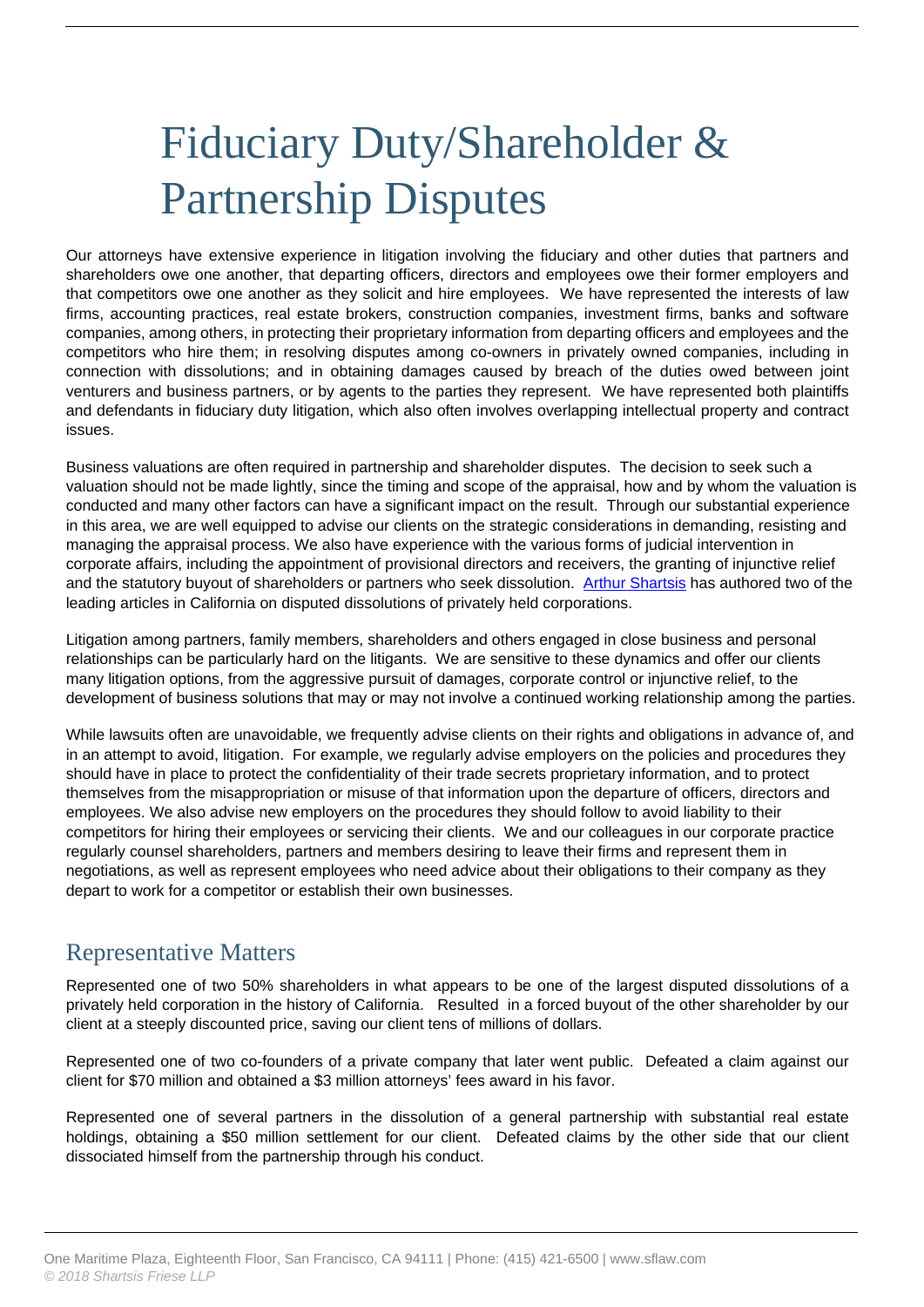Represented a group of investment partnerships and their general partner in a series of disputes with the limited partners and the partnership administrator regarding the management of partnership assets. Defeated all claims against our client and, on appeal, obtained a favorable judgment on our client's cross-claims, as well as a substantial award of attorneys' fees. Ultimately obtained a favorable settlement in which the plaintiff limited partner relinquished all of his interest in the partnership in exchange for no payment.

Obtained an \$18 million settlement (the full amount sought) in an elder abuse case for a client whose funds were misappropriated by family members.

Successfully defended real estate brokers against claims of breach of fiduciary duty in a jury trial and obtained a \$3 million judgment in favor of the brokers.

Obtained a \$1.5 million judgment (the full amount sought) and an award of \$350,000 in attorneys' fees in a dispute between joint venturers in a renewable energy project.

Defended investor and director against breach of fiduciary duty claims in the Delaware Court of Chancery.

Currently represent a minority shareholder and director who was forced out of a corporation by the majority shareholder, who is also a director and officer.

Currently represent the majority shareholder, officer and director of a corporation in an arbitration against the minority shareholder, officer and director for embezzling funds from the company.

# News & Insights

#### **12.24.15 / Press Releases**

Shartsis Friese Attorneys Publish California Business Litigation Treatise

Several Shartsis Friese LLP litigators recently published chapters in a new benchbook entitled California Business…

## **7.21.15 / Articles**

Breaking Up Is Hard to Do: A Primer on "Business Divorce" Litigation for Transactional Lawyers

INTRODUCTION Breaking up a business in California can be difficult, in some ways not unlike dissolving…

California Business Law Practitioner

#### **10.5.12 / Media**

Jury finds Hitachi owes \$3M to brokers

SAN JOSE - Former CPS brokers Joe Moriarty, Greg Davies and Eric Fox claimed they…

Nathan Donato-Weinstein, San Jose Business Journal

#### **3.1.07 / Articles**

#### The Revised Uniform Partnership Act: An Introduction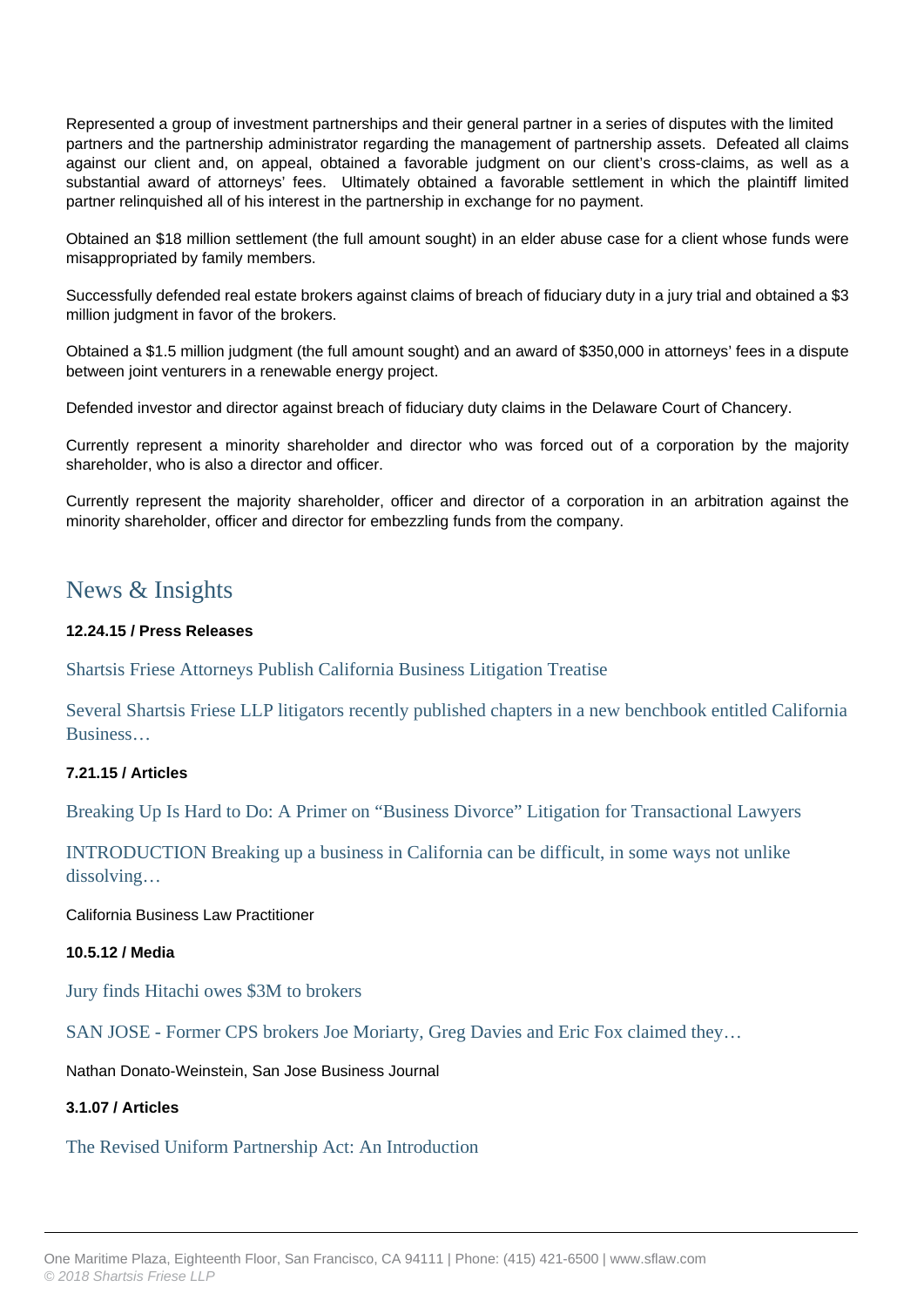A man named Colin comes into your office and begins telling you his legal problems:…

ABTL Report Northern California

### **3.1.06 / Articles**

Using California Corporations Code Section 2000 to Resolve 50-50 Shareholder Deadlocks in Privately Held Corporations

Introduction All too frequently, in the absence of applicable buy-sell or other shareholder agreements, serious…

## **1.1.00 / Articles**

Dissolution Actions Yield Less than Fair Market Enterprise Value (Appraising for "Fair Value" Under California Corporations Code Section 2000)

While virtually all states have dissenters' rights appraisal statutes, only a few states have "dissolution...

## Business Valuation Update

# Attorneys



Frank A. Cialone **PARTNER** fcialone@sflaw.com



Felicia A. Draper **COUNSEL** fdraper@sflaw.com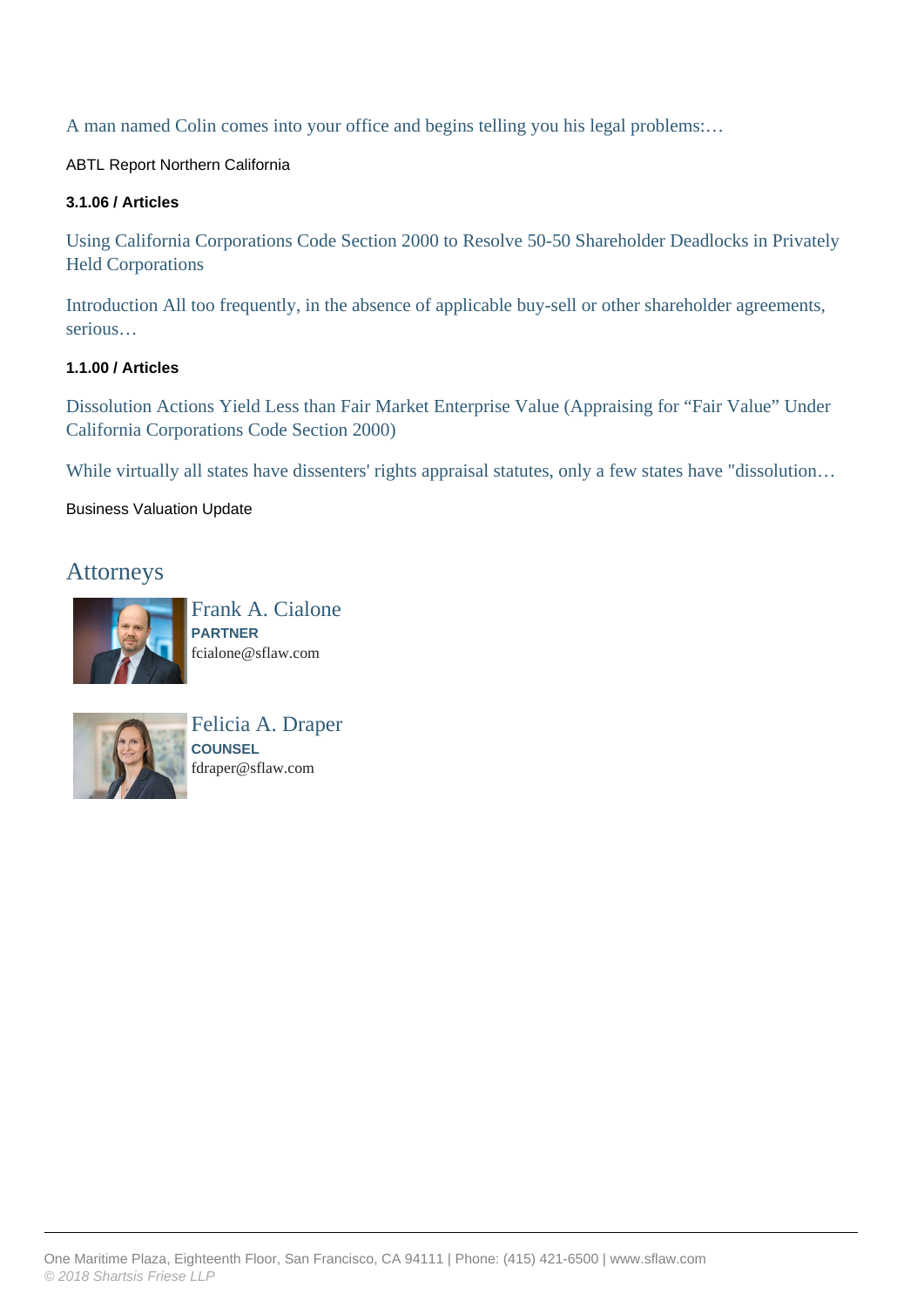

Larisa A. Meisenheimer **PARTNER** lmeisenheimer@sflaw.com



Kajsa M. Minor **PARTNER** kminor@sflaw.com



Daniel M. Poniatowski **ASSOCIATE** dponiatowski@sflaw.com



Charles R. Rice **SENIOR COUNSEL** crice@sflaw.com



Arthur J. Shartsis **PARTNER** ashartsis@sflaw.com



John J. Stein **PARTNER** jstein@sflaw.com